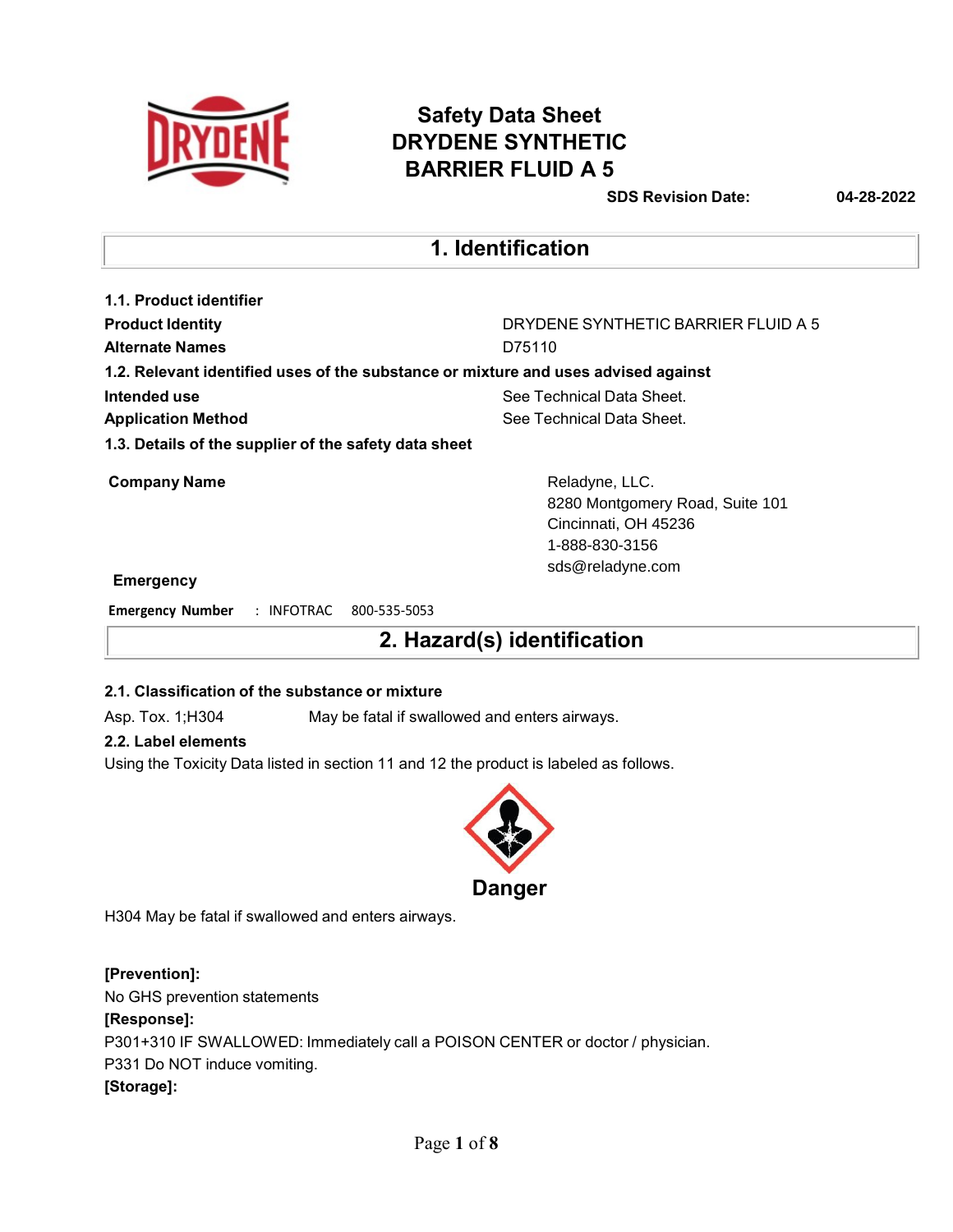P405 Store locked up.

#### **[Disposal]:**

P501 Dispose of contents / container in accordance with local / national regulations.

### **3. Composition/information on ingredients**

This product is considered a mixture.

This product contains the following substances that present a hazard within the meaning of the relevant State and Federal Hazardous Substances regulations.

| Ingredient/Chemical Designations                                      | Weight % | <b>GHS Classification</b> | <b>Notes</b>                                                                                                                                                   |
|-----------------------------------------------------------------------|----------|---------------------------|----------------------------------------------------------------------------------------------------------------------------------------------------------------|
| Dec-1-ene, dimers, hydrogenated<br><b>CAS Number:</b><br>0068649-11-6 | 75 - 100 | Asp. Tox. 1:H304          | $[1] % \centering \includegraphics[width=0.9\columnwidth]{figures/fig_10.pdf} \caption{The figure shows the number of times on the right.} \label{fig:time} %$ |

In accordance with paragraph (i) of §1910.1200, the specific chemical identity and/or exact percentage (concentration) of composition has been withheld as a trade secret.

[1] Substance classified with a health or environmental hazard.

[2] Substance with a workplace exposure limit.

[3] PBT-substance or vPvB-substance.

\*The full texts of the phrases are shown in Section 16.

### **4. First aid measures**

#### **4.1. Description of first aid measures**

| General           | In all cases of doubt, or when symptoms persist, seek medical attention.<br>Never give anything by mouth to an unconscious person.                                                                                                                                                                                                                                                                                                           |
|-------------------|----------------------------------------------------------------------------------------------------------------------------------------------------------------------------------------------------------------------------------------------------------------------------------------------------------------------------------------------------------------------------------------------------------------------------------------------|
| <b>Inhalation</b> | Remove to fresh air, keep patient warm and at rest. If breathing is irregular or stopped, give<br>artificial respiration. If unconscious place in the recovery position and obtain immediate<br>medical attention. Give nothing by mouth.                                                                                                                                                                                                    |
| <b>Eyes</b>       | Irrigate copiously with clean water for at least 15 minutes, holding the eyelids apart and<br>seek medical attention.                                                                                                                                                                                                                                                                                                                        |
| Skin              | Remove contaminated clothing. Wash skin thoroughly with soap and water or use a<br>recognized skin cleanser.                                                                                                                                                                                                                                                                                                                                 |
| Ingestion         | If swallowed obtain immediate medical attention. Keep at rest. Do NOT induce vomiting.                                                                                                                                                                                                                                                                                                                                                       |
|                   | 4.2. Most important symptoms and effects, both acute and delayed                                                                                                                                                                                                                                                                                                                                                                             |
| <b>Overview</b>   | Exposure to solvent vapor concentrations from the component solvents in excess of the<br>stated occupational exposure limits may result in adverse health effects such as mucous<br>membrane and respiratory system irritation and adverse effects on the kidneys, liver and<br>central nervous system. Symptoms include headache, nausea, dizziness, fatigue, muscular<br>weakness, drowsiness and in extreme cases, loss of consciousness. |
|                   | Repeated or prolonged contact with the preparation may cause removal of natural fat from<br>the skin resulting in dryness, irritation and possible non-allergic contact dermatitis. Solvents<br>may also be absorbed through the skin. Splashes of liquid in the eyes may cause irritation<br>and soreness with possible reversible damage. See section 2 for further details.                                                               |
|                   |                                                                                                                                                                                                                                                                                                                                                                                                                                              |

### **5. Fire-fighting measures**

#### **5.1. Extinguishing media**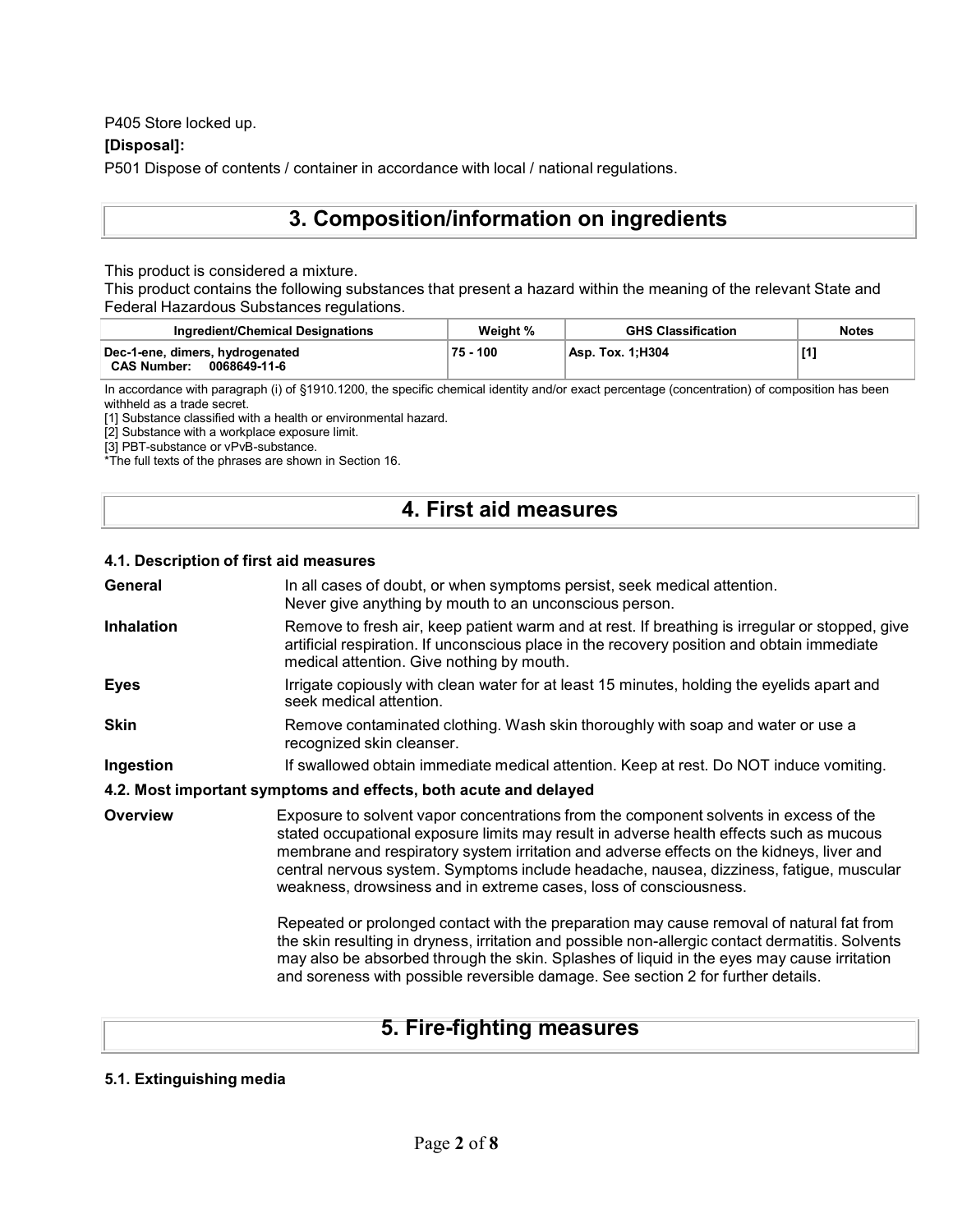Dry chemical, foam, carbon dioxide or water spray.

#### **5.2. Special hazards arising from the substance or mixture**

Hazardous decomposition: High temperatures and fires may produce such toxic substances as carbon monoxide and carbon dioxide.

#### **5.3. Advice for fire-fighters**

In the event of fire, wear full protective clothing and NIOSH Approved Self-contained breathing apparatus with full face piece operated in the pressure demand or other positive pressure mode. Move container from fire area if it can be done without risk. Use water to keep fire exposed containers cool and disperse vapors.

**ERG** Guide No.

### **6. Accidental release measures**

#### **6.1. Personal precautions, protective equipment and emergency procedures**

Evacuate personnel to safe areas. Use personal protective equipment.

#### **6.2. Environmental precautions**

Do not allow spills to enter drains or waterways.

Use good personal hygiene practices. Wash hands before eating, drinking, smoking or using toilet. Promptly remove soiled clothing and wash thoroughly before reuse.

#### **6.3. Methods and material for containment and cleaning up**

Use a non-combustible material like vermiculite, sand or earth to soak up product and place in a container for later disposal.

Dike for disposal and cover with wet sand or earth.

### **7. Handling and storage**

#### **7.1. Precautions for safe handling**

See section 2 for further details.

#### **7.2. Conditions for safe storage, including any incompatibilities**

Handle containers carefully to prevent damage and spillage.

Store in a cool dry place.

Keep containers tightly closed.

Incompatible materials: Strong oxidizing agents and acids.

See section 2 for further details.

#### **7.3. Specific end use(s)**

No data available.

### **8. Exposure controls and personal protection**

#### **8.1. Control parameters**

| CAS No.      | aredient                               | ource | Value                          |
|--------------|----------------------------------------|-------|--------------------------------|
| 0068649-11-6 | `Dec-1-ene,<br>dimers,<br>hvdrogenated | OSHA  | Limit<br>Established<br>: No ' |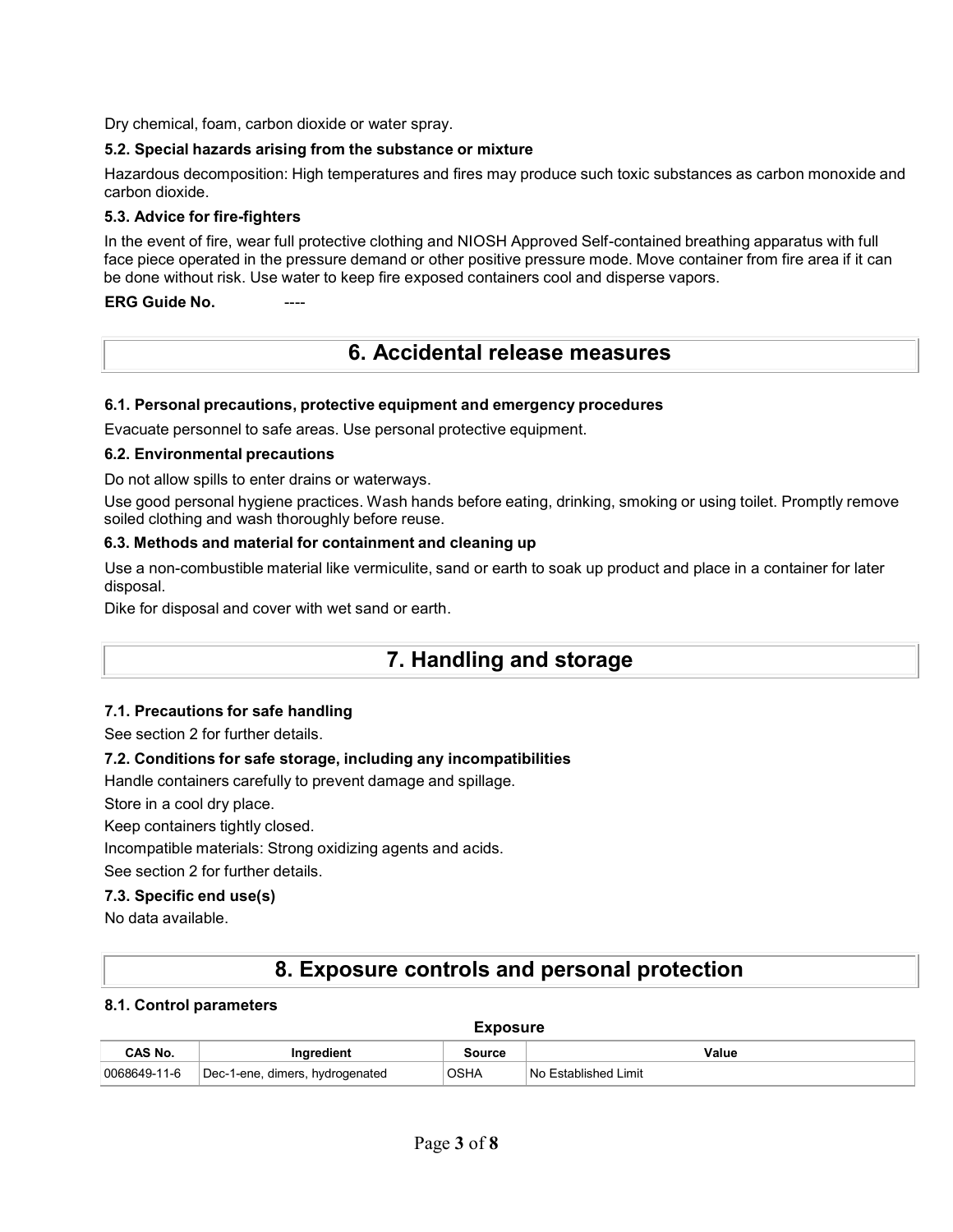| <b>ACGIH</b> | No Established Limit |
|--------------|----------------------|
| <b>NIOSH</b> | No Established Limit |
| Supplier     | No Established Limit |

### **Carcinogen Data**

| CAS No.      | Inaredient                      | <b>Source</b> | Value                                                              |
|--------------|---------------------------------|---------------|--------------------------------------------------------------------|
| 0068649-11-6 | Dec-1-ene, dimers, hydrogenated | ∣OSHA         | Select Carcinogen: No                                              |
|              |                                 | NTP           | Known: No: Suspected: No                                           |
|              |                                 | <b>IARC</b>   | Group 1: No; Group 2a: No; Group 2b: No; Group 3: No; Group 4: No; |

| 8.2. Exposure controls      |                                                                                                                                                                                                                                                                                                                                        |
|-----------------------------|----------------------------------------------------------------------------------------------------------------------------------------------------------------------------------------------------------------------------------------------------------------------------------------------------------------------------------------|
| <b>Respiratory</b>          | If workers are exposed to concentrations above the exposure limit they must use the<br>appropriate, certified respirators.                                                                                                                                                                                                             |
| <b>Eyes</b>                 | Safety glasses with side shields                                                                                                                                                                                                                                                                                                       |
| <b>Skin</b>                 | Overalls which cover the body, arms and legs should be worn. Skin should not be exposed.<br>All parts of the body should be washed after contact.                                                                                                                                                                                      |
| <b>Engineering Controls</b> | Provide adequate ventilation. Where reasonably practicable this should be achieved by the<br>use of local exhaust ventilation and good general extraction. If these are not sufficient to<br>maintain concentrations of particulates and any vapor below occupational exposure limits<br>suitable respiratory protection must be worn. |
| <b>Other Work Practices</b> | Use good personal hygiene practices. Wash hands before eating, drinking, smoking or<br>using toilet. Promptly remove soiled clothing and wash thoroughly before reuse.                                                                                                                                                                 |

# **9. Physical and chemical properties**

| <b>Appearance</b>                               | Clear and bright                           |
|-------------------------------------------------|--------------------------------------------|
| Odor                                            | Mild                                       |
| <b>Odor threshold</b>                           | Not Measured                               |
| рH                                              | Not Measured                               |
| Melting point / freezing point                  | Not Measured                               |
| <b>Pour Point</b>                               | -59C                                       |
| Initial boiling point and boiling range         | Not Measured                               |
| <b>Flash Point</b>                              | 157C                                       |
| Evaporation rate (Ether = 1)                    | Not Measured                               |
| Flammability (solid, gas)                       | Not Applicable                             |
| Upper/lower flammability or explosive limits    | <b>Lower Explosive Limit: Not Measured</b> |
|                                                 | <b>Upper Explosive Limit: Not Measured</b> |
| Vapor pressure (Pa)                             | Not Measured                               |
| <b>Vapor Density</b>                            | Not Measured                               |
| <b>Specific Gravity</b>                         | 0.80                                       |
| <b>Solubility in Water</b>                      | Not Measured                               |
| Partition coefficient n-octanol/water (Log Kow) | Not Measured                               |
| <b>Auto-ignition temperature</b>                |                                            |
|                                                 | Not Measured                               |
| <b>Decomposition temperature</b>                | Not Measured                               |
| <b>Viscosity (cSt)</b>                          | $5.0 \; @.40C$                             |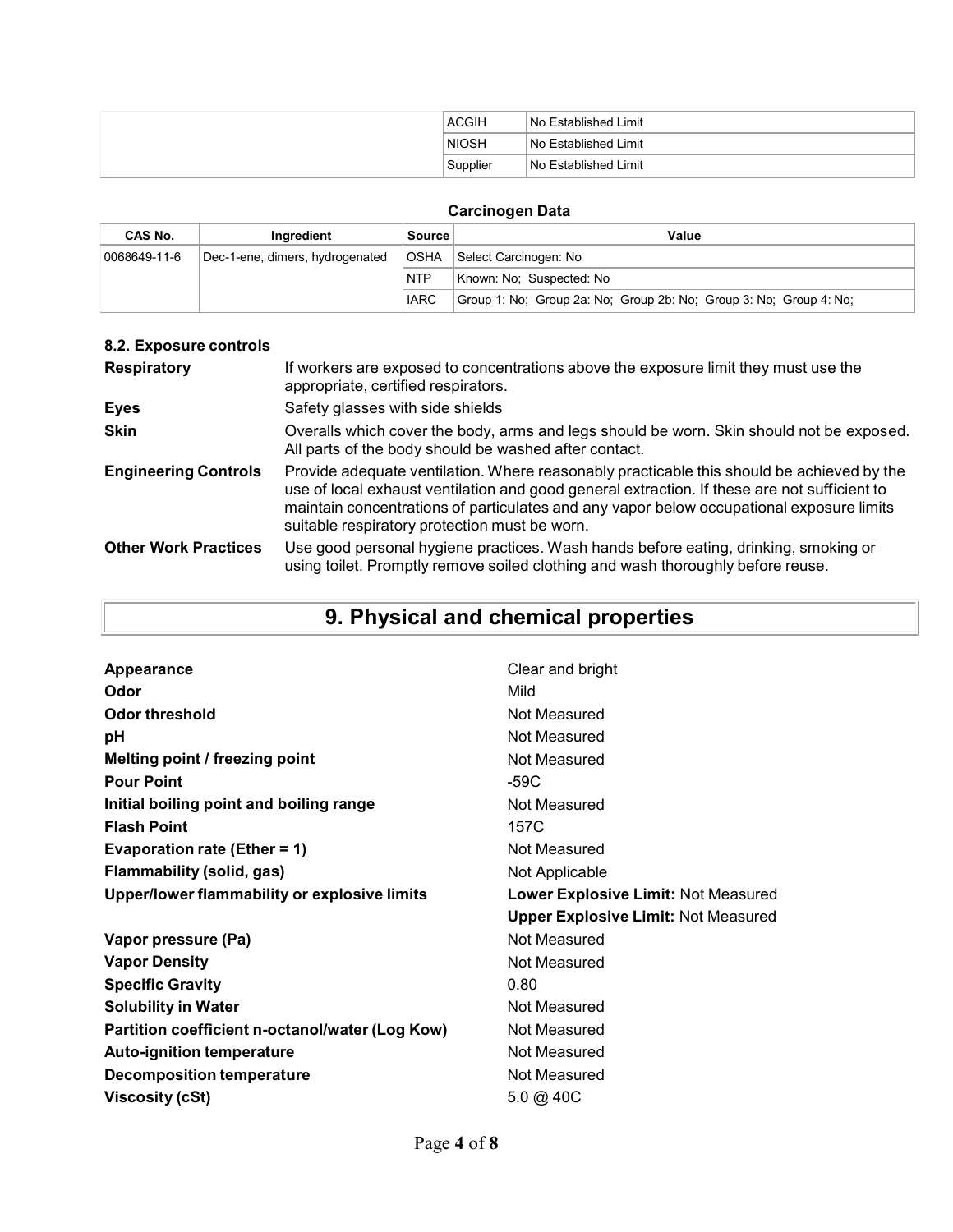#### **Density (lbs/gal)** 6.63

#### **9.2. Other information**

No other relevant information.

### **10. Stability and reactivity**

#### **10.1. Reactivity**

Hazardous Polymerization will not occur.

#### **10.2. Chemical stability**

Stable under normal circumstances.

#### **10.3. Possibility of hazardous reactions**

No data available.

#### **10.4. Conditions to avoid**

Excessive heat and open flame.

#### **10.5. Incompatible materials**

Strong oxidizing agents and acids.

#### **10.6. Hazardous decomposition products**

High temperatures and fires may produce such toxic substances as carbon monoxide and carbon dioxide.

### **11. Toxicological information**

#### **Acute toxicity**

Exposure to solvent vapor concentrations from the component solvents in excess of the stated occupational exposure limits may result in adverse health effects such as mucous membrane and respiratory system irritation and adverse effects on the kidneys, liver and central nervous system. Symptoms include headache, nausea, dizziness, fatigue, muscular weakness, drowsiness and in extreme cases, loss of consciousness.

Repeated or prolonged contact with the preparation may cause removal of natural fat from the skin resulting in dryness, irritation and possible non-allergic contact dermatitis. Solvents may also be absorbed through the skin. Splashes of liquid in the eyes may cause irritation and soreness with possible reversible damage.

Product is safe for intended use based on the formulation, testing results and the long history of safe consumer use.

| Ingredient                                     | Oral LD50,<br>mg/kg | Skin LD50.<br>mg/kg | Inhalation<br>Vapor LC50,<br>ma/L/4hr | Inhalation<br>Dust/Mist LC50.<br>ma/L/4hr | Inhalation<br>Gas LC50,<br>ppm |
|------------------------------------------------|---------------------|---------------------|---------------------------------------|-------------------------------------------|--------------------------------|
| Dec-1-ene, dimers, hydrogenated - (68649-11-6) | No data             | No data             | No data                               | No data                                   | No data                        |
|                                                | available           | available           | available                             | available                                 | available                      |

Note: When no route specific LD50 data is available for an acute toxin, the converted acute toxicity point estimate was used in the calculation of the product's ATE (Acute Toxicity Estimate).

| <b>Classification</b>   | Category | <b>Hazard Description</b> |
|-------------------------|----------|---------------------------|
| Acute toxicity (oral)   | $---$    | Not Applicable            |
| Acute toxicity (dermal) | $---$    | Not Applicable            |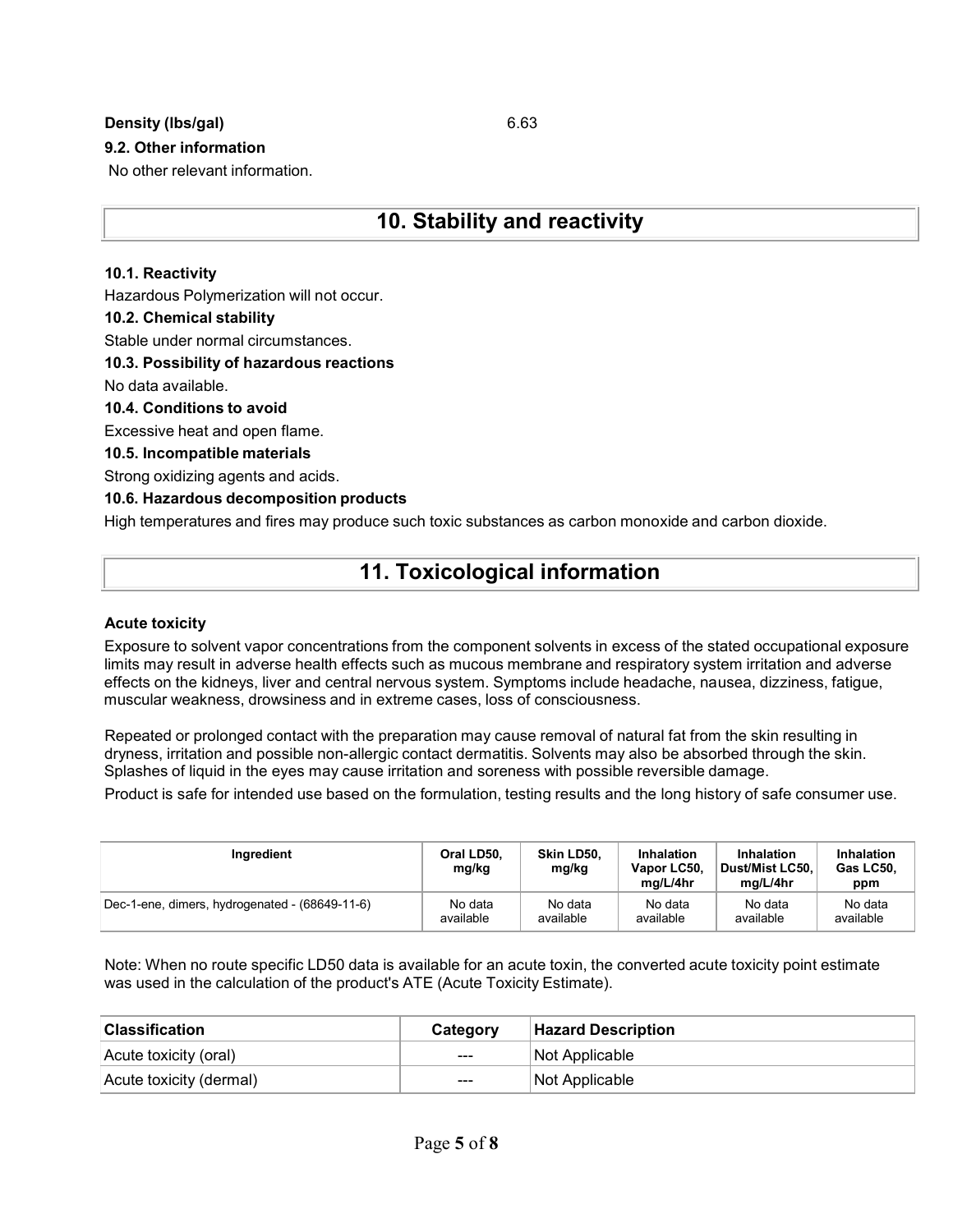| Acute toxicity (inhalation)   | Not Applicable |
|-------------------------------|----------------|
| Skin corrosion/irritation     | Not Applicable |
| Serious eye damage/irritation | Not Applicable |
| Respiratory sensitization     | Not Applicable |
| Skin sensitization            | Not Applicable |
| Germ cell mutagenicity        | Not Applicable |
| Carcinogenicity               | Not Applicable |
| Reproductive toxicity         | Not Applicable |
| STOT-single exposure          | Not Applicable |
| STOT-repeated exposure        | Not Applicable |
| Aspiration hazard             | Not Applicable |

### **12. Ecological information**

#### **12.1. Toxicity Aquatic Ecotoxicity**

| Ingredient                                     | 96 hr LC50 fish. | 48 hr EC50 crustacea. | ErC50 algae,  |
|------------------------------------------------|------------------|-----------------------|---------------|
|                                                | mg/l             | ma/l                  | mg/l          |
| Dec-1-ene, dimers, hydrogenated - (68649-11-6) | Not Available    | Not Available         | Not Available |

#### **12.2. Persistence and degradability**

There is no data available on the preparation itself.

#### **12.3. Bioaccumulative potential**

Not Measured

### **12.4. Mobility in soil**

No data available.

### **12.5. Results of PBT and vPvB assessment**

This product contains no PBT/vPvB chemicals.

#### **12.6. Other adverse effects**

No data available.

### **13. Disposal considerations**

#### **13.1. Waste treatment methods**

Observe all federal, state and local regulations when disposing of this substance.

### **14. Transport information**

**DOT (Domestic Surface Transportation) 14.1. UN number** Not Applicable Not Regulated Not Regulated Not Regulated

**IMO / IMDG (Ocean Transportation)**

**ICAO/IATA**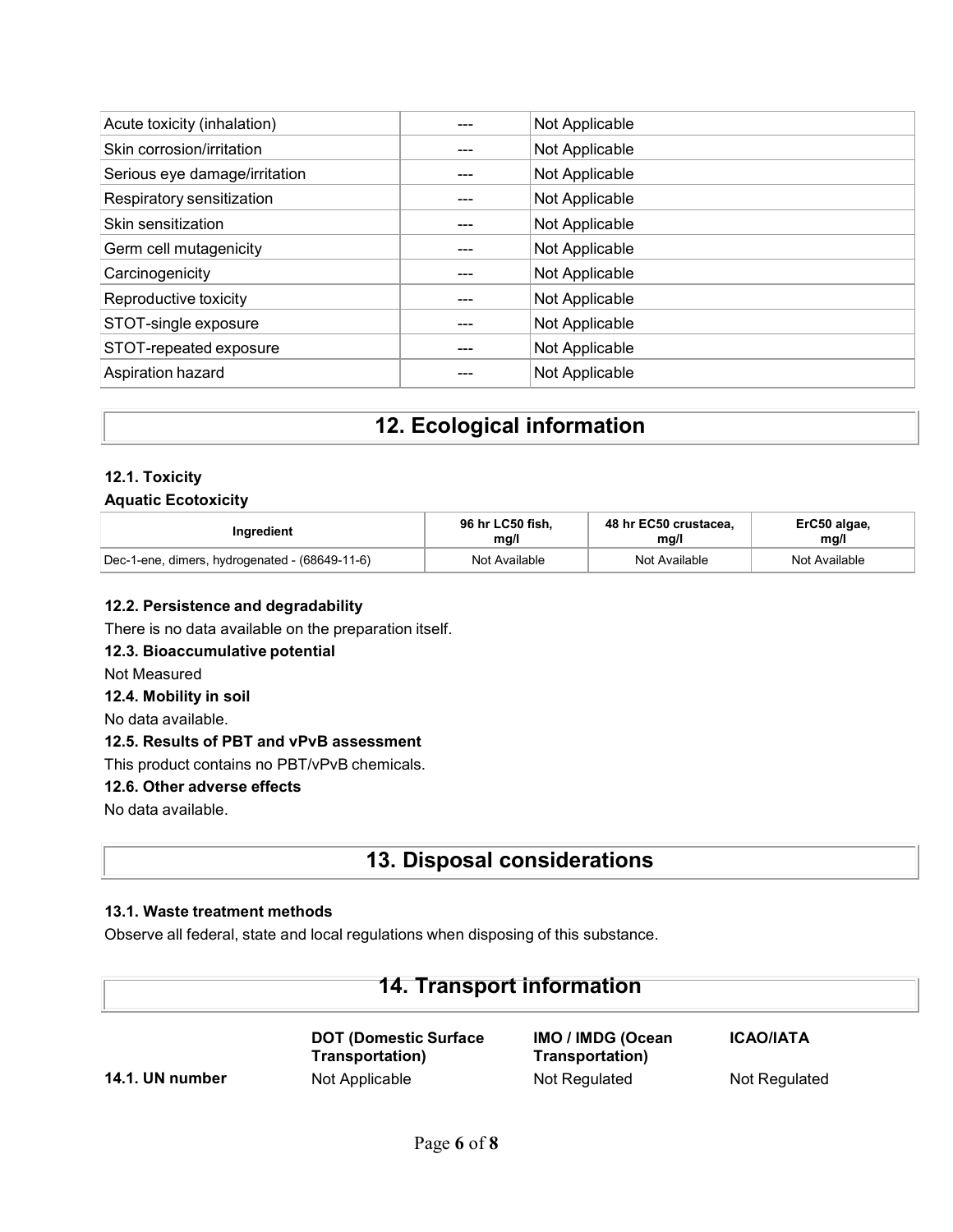| 14.2. UN proper shipping<br>name    | Not Regulated                              | Not Regulated                                                   | Not Regulated             |
|-------------------------------------|--------------------------------------------|-----------------------------------------------------------------|---------------------------|
| 14.3. Transport hazard<br>class(es) | <b>DOT Hazard Class: Not</b><br>Applicable | <b>IMDG: Not Applicable</b><br><b>Sub Class: Not Applicable</b> | Air Class: Not Applicable |
| 14.4. Packing group                 | Not Applicable                             | Not Applicable                                                  | Not Applicable            |
| 14.5. Environmental hazards         |                                            |                                                                 |                           |
| <b>IMDG</b>                         | Marine Pollutant: No                       |                                                                 |                           |
| 14.6. Special precautions for user  |                                            |                                                                 |                           |

## **15. Regulatory information**

| <b>Regulatory Overview</b>                          | The regulatory data in Section 15 is not intended to be all-inclusive, only selected<br>regulations are represented. |
|-----------------------------------------------------|----------------------------------------------------------------------------------------------------------------------|
| <b>Toxic Substance</b><br><b>Control Act (TSCA)</b> | All components of this material are either listed or exempt from listing on the TSCA<br>Inventory.                   |
| <b>WHMIS Classification</b>                         | Not Regulated                                                                                                        |
| <b>US EPA Tier II Hazards</b>                       | Fire: No                                                                                                             |

**Sudden Release of Pressure:** No

No further information

**Reactive:** No

#### **Immediate (Acute):** No

**Delayed (Chronic):** No

#### **EPCRA 311/312 Chemicals and RQs:**

To the best of our knowledge, there are no chemicals at levels which require reporting under this statute.

#### **EPCRA 302 Extremely Hazardous:**

To the best of our knowledge, there are no chemicals at levels which require reporting under this statute.

#### **EPCRA 313 Toxic Chemicals:**

To the best of our knowledge, there are no chemicals at levels which require reporting under this statute.

#### **Proposition 65 - Carcinogens (>0.0%):**

To the best of our knowledge, there are no chemicals at levels which require reporting under this statute.

#### **Proposition 65 - Developmental Toxins (>0.0%):**

To the best of our knowledge, there are no chemicals at levels which require reporting under this statute.

#### **Proposition 65 - Female Repro Toxins (>0.0%):**

To the best of our knowledge, there are no chemicals at levels which require reporting under this statute.

#### **Proposition 65 - Male Repro Toxins (>0.0%):**

To the best of our knowledge, there are no chemicals at levels which require reporting under this statute.

#### **New Jersey RTK Substances (>1%) :**

To the best of our knowledge, there are no chemicals at levels which require reporting under this statute.

#### **Pennsylvania RTK Substances (>1%) :**

To the best of our knowledge, there are no chemicals at levels which require reporting under this statute.